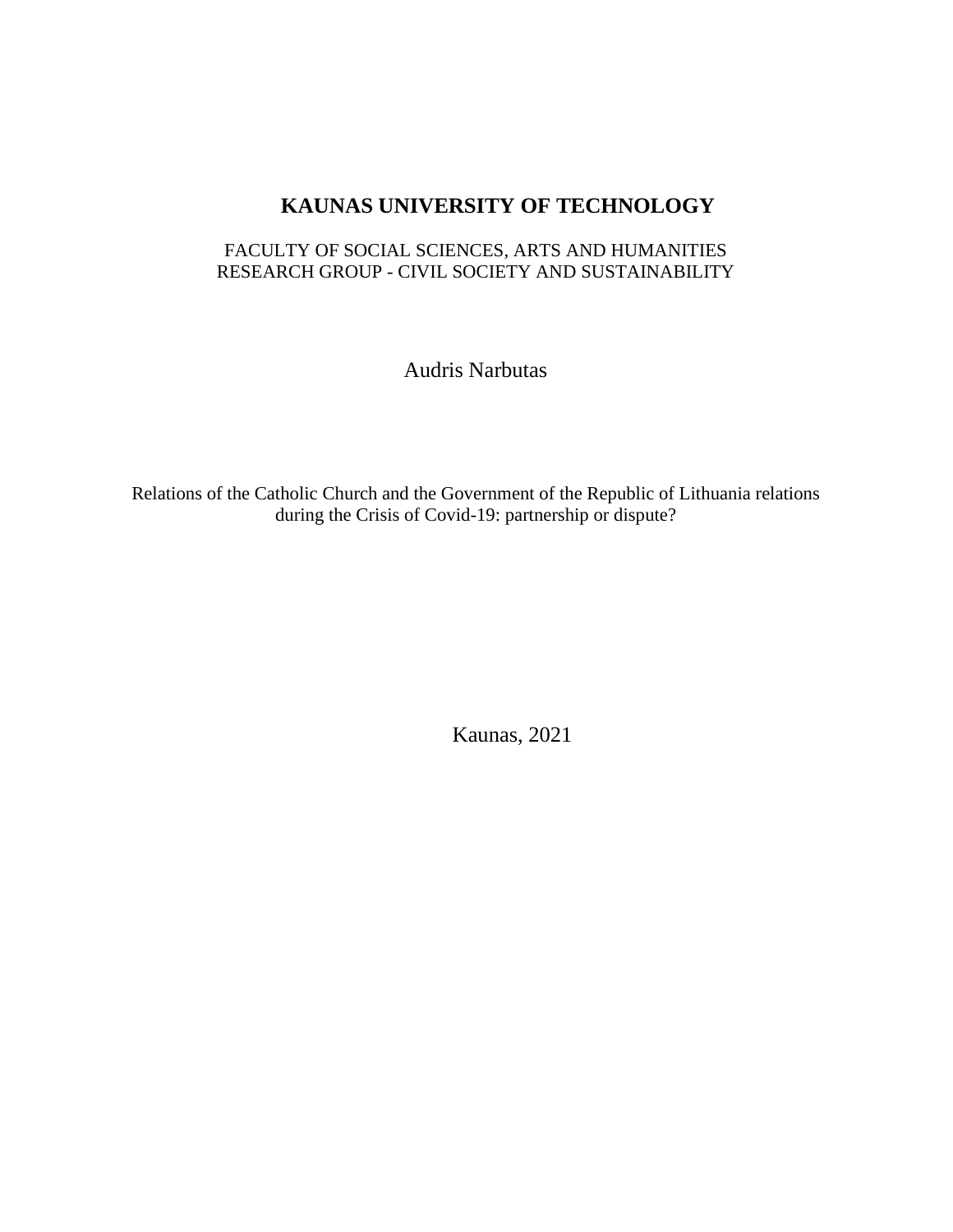Audris Narbutas received a Bachelor and Master degrees from Vilnius University (Institute of International Relations and Political Science) He is a student of PhD Programme in Political Sciences, which is carried out at Kaunas University of Technology. Among his scientific interests are comparative politics, religious liberty, natural law and electoral behavior.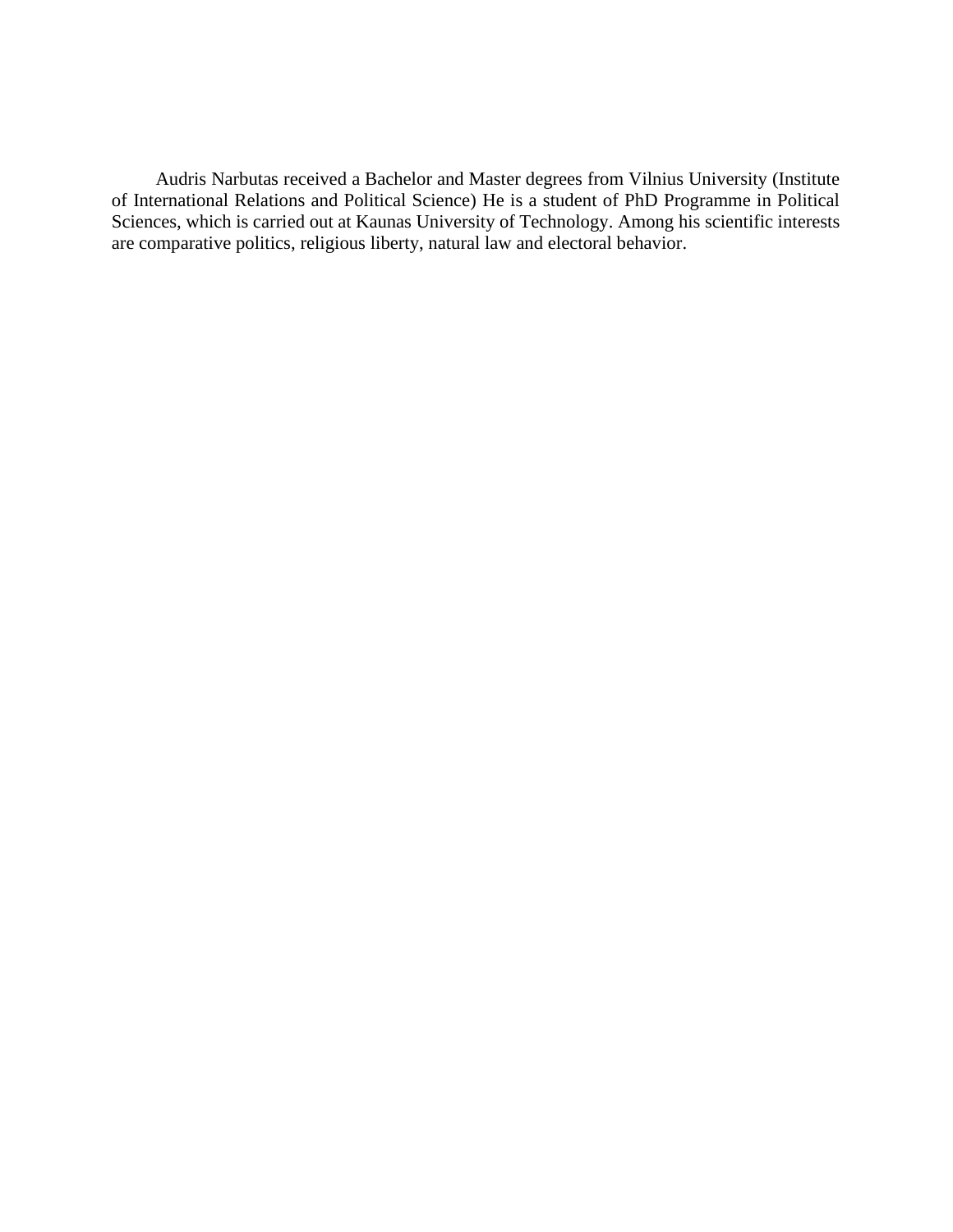#### **Introduction**

The religious liberty is one of the most profound and fundamental deep freedoms in the West World. The vast majority of the modern democracies recognize the people's right to worship God according to the particular traditions and norms of the different religious communities.

The state of Lithuania belongs to this family of democracies where the religious liberty plays a significant role in the legal system of the Lithuania. The rights to express and practice each one's faith are established in the Article 26 of the Constitution of the Republic of Lithuania<sup>1</sup> and in the bilateral treaties with the Holy See. Moreover, Lithuania approved the Law on Religious Communities and Associations, which purpose is to establish the legal relations between the different religious communities and associations and the State of Lithuania, Besides, It is an attempt to implement the human right of religion freedom embedded in the Constitution of the Republic of Lithuania, in other laws and in international documents and agreements.<sup>2</sup>

From the past, the dynamics of the history of religious liberty and some related questions has been an important discussion topic among famous Lithuanian scholars.<sup>3</sup> For instance, Algimantas Kasparavicius wrote the monumental work *Between Politics and Diplomacy: the Holy See and the Republic of Lithuania*, in which the bilateral relations between Lithuania and the Vatican during the period between Interwar and Our days were widely described. <sup>4</sup> Hence, the religious liberty plays a significant role in this book. Another great example is the book *Ensuring Equal Opportunities for Religious Minorities in Lithuania: Problems and Recommendations*, written in 2014 by two scientists of the Vytautas Magnus University: prof. Milda Alisauskienė and dr. Jurga Bucaite Vilke.<sup>5</sup> The principal aim of this book is to evaluate the religious minorities' situation in Lithuania and to suggest ways to improve it. Hence, all the mentioned studies make important contributions, which provide scientific knowledge on the situation of the religious liberty in Lithuania. However, the global pandemic of Covid-19 signifies a new era, not covered by former studies. The dramatic changes require a thoroughgoing scientific analysis. Under normal circumstances, the Government of the Republic of Lithuania respects the people's right to worship God, attending to the Mass and similar. Unfortunately, the global pandemic cannot be defined as "normal circumstances". It is not daring to say that the Covid- 19 is the most dangerous global health crisis in the twenty first century, which touched many spheres of the Lithuanians' lifestyle. During the global pandemic of Covid-19, Lithuania has had two different governments with

<sup>&</sup>lt;sup>1</sup> Parliament of the Republic of Lithuania "The Constitution of the Republic of Lithuania" https://e-seimas.lrs.lt/portal/legalAct/lt/TAD/TAIS.21892

<sup>&</sup>lt;sup>2</sup> Parliament of the Republic of Lithuania "The Law on Religious Communities and

Assocciations" https://e-seimas.lrs.lt/portal/legalAct/lt/TAD/TAIS.385299?jfwid=16j6tpgu6w 3 Ibid

<sup>4</sup>Algimantas Kasparavicius *Between Politics and Diplomacy. Holy See and Republic of Lithuania,* (Vilnius: LII, 2008),

<sup>5</sup> Milda Alisauskiene, Jurga Bucaite, *Ensuring Equal Opportunities for Religious Minorities in Lithuania: Problems and Recommendations*. (Vilnius: New Religions Research and Information Centre, 2014), 6-10. https://hdl.handle.net/20.500.12259/59437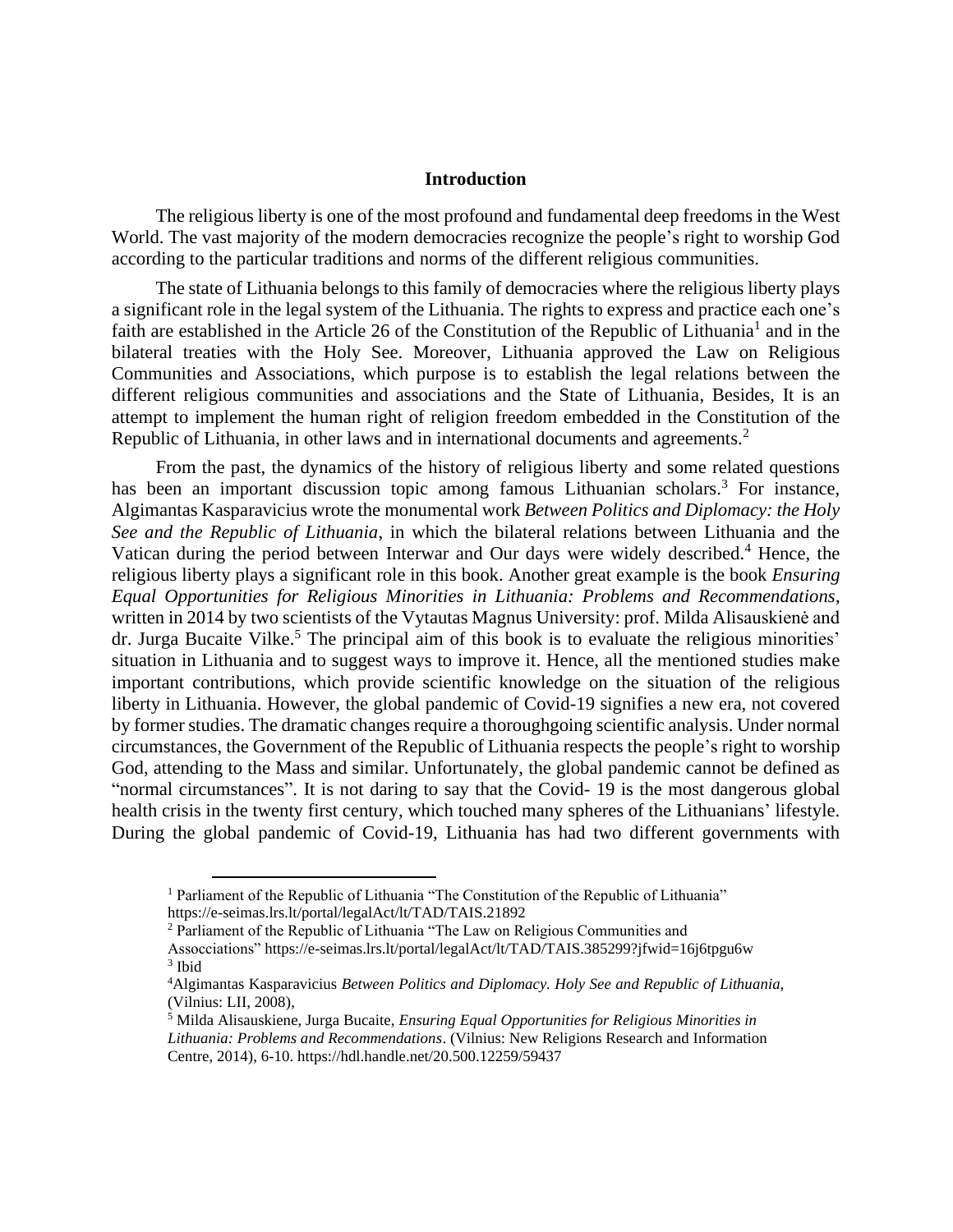slightly different approaches on the fight with the virus. The first one is seventeenth Government of Lithuania, led by the Prime Minister Saulius Skvernelis, while the second is current Government, chaired by the Prime Minister Ingrida Simonyte. The similarities and differences among both government strategies on the management of the health crisis will be discussed later. At this stage, it is enough to say that, due to lockdown, many rights have been firmly restricted in Lithuania. For instance, during the first wave of the pandemic, the movement right was restricted by the prohibition to go to abroad, while during the second wave of Covid-19 the adopted measures were even stricter and the government of Ingrida Simonyte approved the prohibition to move from one municipality to another and from one household to another.<sup>6</sup> Among the rights which were touched by figures the right to attend to mass. The believers have not participated in the mass since 2020 December 16<sup>th</sup>. Their right to participate in the mass and to receive communion were also limited from March  $15<sup>th</sup>$  to April  $26<sup>th</sup>$ , in 2020.

The main goal of this article is to evaluate how the lockdown influenced the situation of religious liberty in Lithuania and describe the relations among Roman Catholic Church, which is represented by Lithuanian Episcopal Conference, and the Government of Lithuania. The current research analyzes the situation of the religious liberty in the case of Catholicism, focusing specifically on the relations between the Roman Catholic Church and the Government of Lithuania.

Due to the fact that religious liberty is deeply rooted in the legal system of the Republic of Lithuania, I will look to the issue of religious freedom from the perspective of historical institutionalism. One of the most important features of historical institutionalism is the importance of the path dependence. Because of this reason and the nature of the study, I prefer to use the process tracing method for a deeper understanding of the current situation.

#### **Historical institutionalism**

First of all, some words must be said on the concept of Historical Institutionalism, which will be used in this article. It is not enough to say that historical institutionalism plays a significant role in the modern political sciences and that has been used by numerous great researchers. Indeed, the historical institutionalism, together with the sociological institutionalism and the rational choice institutionalism, is understood as the most important type of institutional analysis. The institutional analysis always focuses on the influence of the institutions on the actor's behavior. The most widespread way to define the term "institution" is to consider it as the rules, which can be either formal (e.g. the Constitution of the Republic of Lithuania) or informal (e.g. some for instance, social norms). <sup>7</sup> Both the formal and the informal institutions are important for the people,

<sup>6</sup> Simona Voveriunaite, "Official: Restrictions on movement between municipalities remain until 31 January" *Delfi*, January 3, 2021, https://www.delfi.lt/news/daily/lithuania/oficialu-judejimo-

ribojimai-tarp-savivaldybiu-lieka-iki-sausio-31-dienos.d?id=86142221

<sup>7</sup> Sven Steinmo, "What is Historical Insttitutionalism?", *Approaches in the Social Sciences* Cambridge UK: Cambridge University Press,2008, 159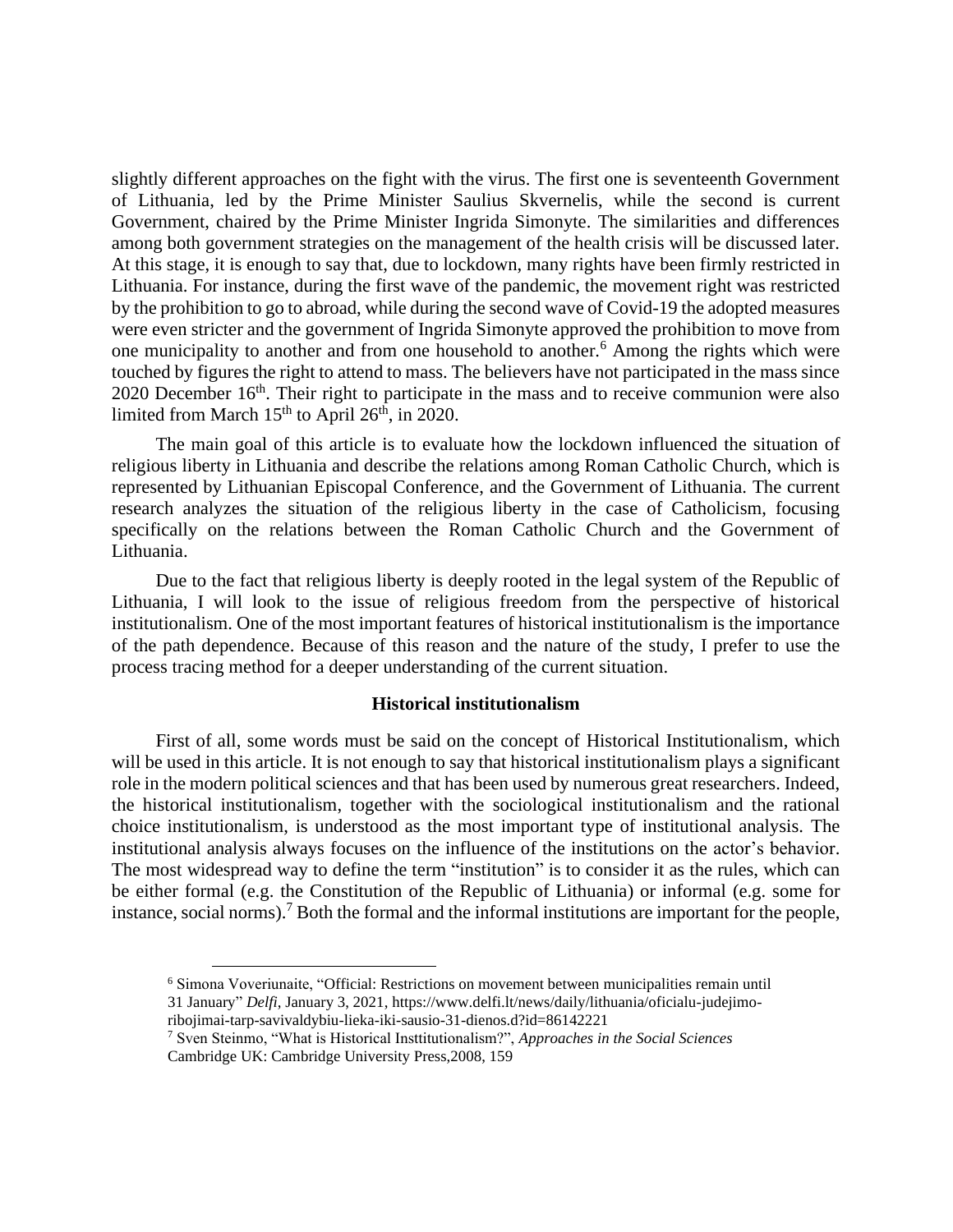due to their ability to shape who will participate in decision making process and in the strategic behavior of the participants. At this stage, I could not continue without mentioning some great authors, who used the approach of historical institutionalism for their research.

One of them is Gregory M. Luebbert, who wrote a superb book *Liberalism, Fascism, or Social Democracy: Social Classes and the Political Origins of Regimes in Interwar Europe,*  published in 1991.<sup>8</sup> This research gives us a great explanation of the political mobilization of the peasantry. According to the author, in those places where the working-class–based parties allied with the landed peasantry, the necessary critical mass for the establishment of the social democratic regimes was achieved. By contrast, in those places where the social democrats failed to forge this alliance, the landed peasantry turned against the working class and provided the critical mass on which fascism grew.

Another example is Theda Skopcol and her book *States and Social Revolutions*, which deserves to be recognized as a great study on how the combinations between the state structures, the international forces and the social class relations, make an impact on social revolutions.<sup>9</sup>

Some Lithuanian scientists also use this scientific approach in their research. A really great example is come-across the study by Liudas Mazylis and Vaida Lescauskaitė of *Direct Elections of Mayors in Lithuania: Ongoing Debates and Fresh Experiences*. The main goal of this research was to discuss the history and consequences of a new political innovation – the direct elections.<sup>10</sup>

Although these studies differ from each other in the topic or the level of analysis, still one element unites them: the specific focus on the impact of history on the phenomena, which are observed by each scholar. Professor Sven Steinmo in his book *What is Historical Institutionalism* pointed out: "Historical institutionalism is best understood as an approach to studying politics. This approach is distinguished from other social science approaches by its attention to real world empirical questions, its historical orientation and its attention to the ways in which institutions structure and shape political behavior and outcomes.<sup>"<sup>11</sup> This quotation covers the three main</sup> features of historical institutionalism.

The first feature is the fact that the historical institutionalism emphasizes the significance of the institutions. Therefore, the concept of institution should be defined. In this article we will use the broadest definition for institutions: rules<sup>12</sup>. Professor Sven Steinmo points out: "Whether we

[https://www.researchgate.net/profile/Sven\\_Steinmo/publication/238092065\\_Historical\\_Institution](https://www.researchgate.net/profile/Sven_Steinmo/publication/238092065_Historical_Institutionalism/links/02e7e5332f52b24c1c000000/Historical-Institutionalism.pdf) [alism/links/02e7e5332f52b24c1c000000/Historical-Institutionalism.pdf](https://www.researchgate.net/profile/Sven_Steinmo/publication/238092065_Historical_Institutionalism/links/02e7e5332f52b24c1c000000/Historical-Institutionalism.pdf)

<sup>8</sup> Gregory M. Luebert,*Liberalism, Fascism, or Social Democracy: Social Classes and the Political Origins of Regimes in Interwar Europe* (New York: Oxford Univ. Press, 1991), 159.

<sup>9</sup>Theda Skopcol, *States and Social Revolutions,* (Cambridge: Cambridge University Press, 1979), 5- 20

<sup>&</sup>lt;sup>10</sup>Liudas Mazylis, and Vaida Lecauskaite, "Direct election of mayors in Lithuania : ongoing debates and fresh experiences",*Politikos mokslu almanachas,* no.17, 2015,38-56 https://hdl.handle.net/20.500.12259/602

<sup>11</sup>Sven Steinmo, "What is Historical Insttitutionalism?", 159-165

<sup>12</sup>Ibid, 159.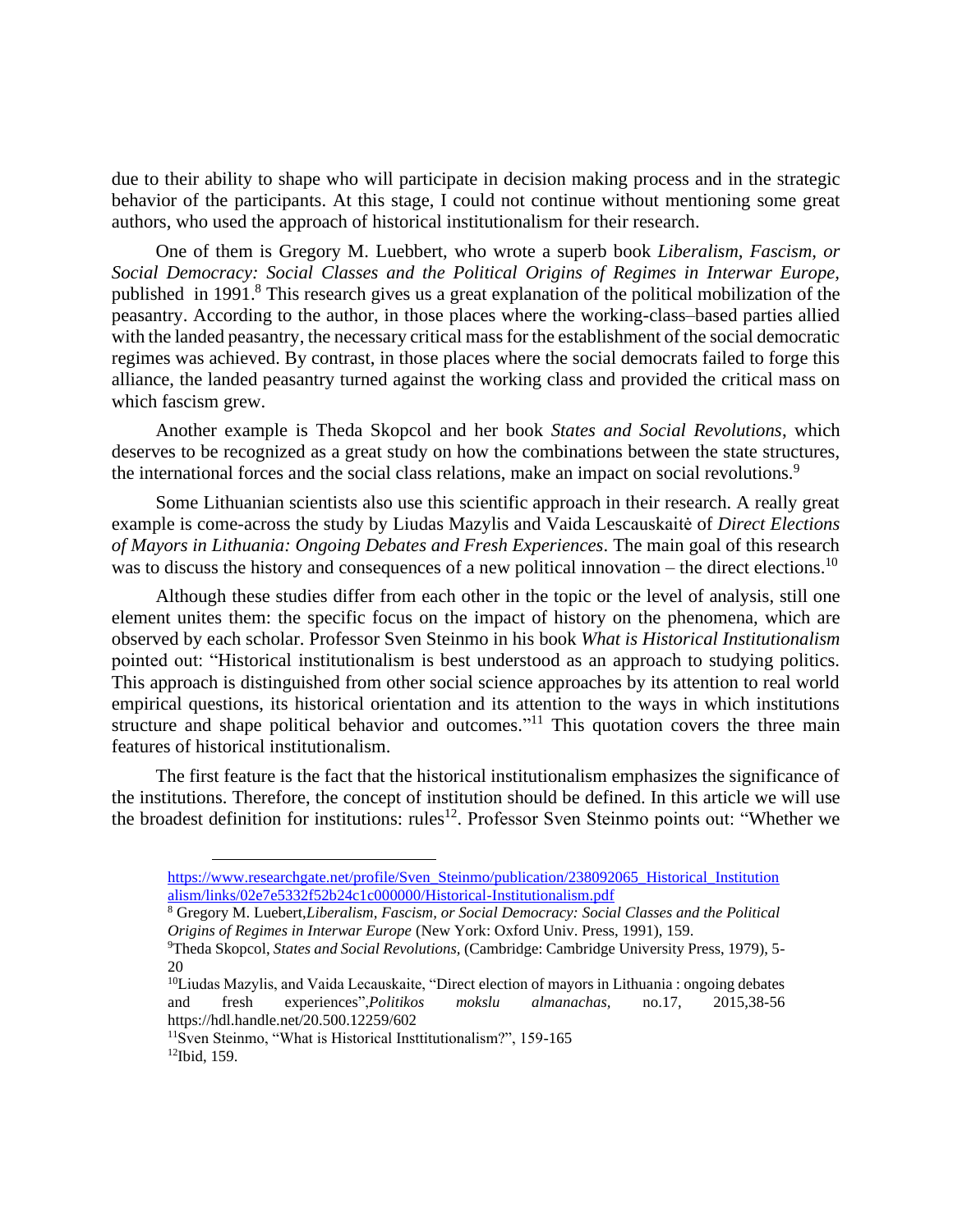mean formal institutions or informal rules and norms, they are important for politics because they shape who participates in a given decision and, simultaneously, their strategic behaviour."

In second place, the academicians, who use historical institutionalism, are convinced that history is a chain of dependent occasions.<sup>13</sup> In other words, they believe in the path dependency. There are at least three important aspects why history matters<sup>14</sup>:

- 1. the political events happen within historical context;
- 2. the actors or agents can learn from the experience;
- 3. our expectations are also shaped by the past.

The last feature of the historical institutionalism consists in the premise that human beings are *both* norm abiding rule followers *and* self-interested rational actors. According to Professor Sven Steinmo, the way one behaves depends on the individual, on the context, and on the rule.<sup>15</sup>Those features of historical institutionalism have a concrete impact of this study. Firstly it caused the selection of the scientific method employed in this analysis. In order to discuss the current situation of the religious liberty in Lithuania I decided to use the method of process tracing. According to David Collier: "Process tracing can contribute decisively both to describing political and social phenomena and to evaluating causal claims"<sup>16</sup>. It can be noticed a clear parallel between the historical institutionalism and the process tracing method. Vatican and Lithuania during Interwar period

I will start from creation of modern Lithuania. It is a widely recognized fact that the modern state of Lithuania was created on the February  $16<sup>th</sup>$ , 1918, by the Act of Independence, which proclaimed Lithuania as an independent state and the successor to the Grand Duchy of Lithuania.<sup>17</sup>It was not enough to declare the independence and Lithuania needed the recognition from other countries. The Vatican was one of them. It is logical to separate the recognition *de facto* and the recognition *de jure*.

Lithuania achieved its *de facto* recognition from the Holy See in 1919, when the Vatican allowed to establish the first diplomatic mission in Apennine Peninsula. <sup>18</sup> Therefore, it was essentially important to find a great person to implement that mission. The minister of Foreign

<sup>13</sup> Ibid, 16[6I](https://www.researchgate.net/profile/Sven_Steinmo/publication/238092065_Historical_Institutionalism/links/02e7e5332f52b24c1c000000/Historical-Institutionalism.pdf)

<sup>14</sup> Ibid, 165-164.

<sup>15</sup> Ibid, 163

<sup>16</sup> David Collier "Understanding Process Tracing"*Political Science and Politics* 44, no. 4 (2011):823-30

https://polisci.berkeley.edu/sites/default/files/people/u3827/Understanding%20Process%20Tracin g.pdf

<sup>&</sup>lt;sup>17</sup> Vaidotas A. Vaicaitis, Leonard Besselink, Paul Bovend' Eert, Hansko Broeksteeg, Roel de Lange (Eds) "The Republic of Lithuania", *Constitutional Law of EU Member States*, (Kluwer 2014) 1027-1082 https://www.tf.vu.lt/wp-

content/uploads/2016/12/V\_Vaicaitis\_Constitutional\_law\_of\_EU\_member\_states\_Kluwer\_2014.p df

<sup>18</sup> Algimantas Kasparavicius *Between Politics and Diplomacy. Holy See and Republic of Lithuania,* (Vilnius: LII, 2008), 55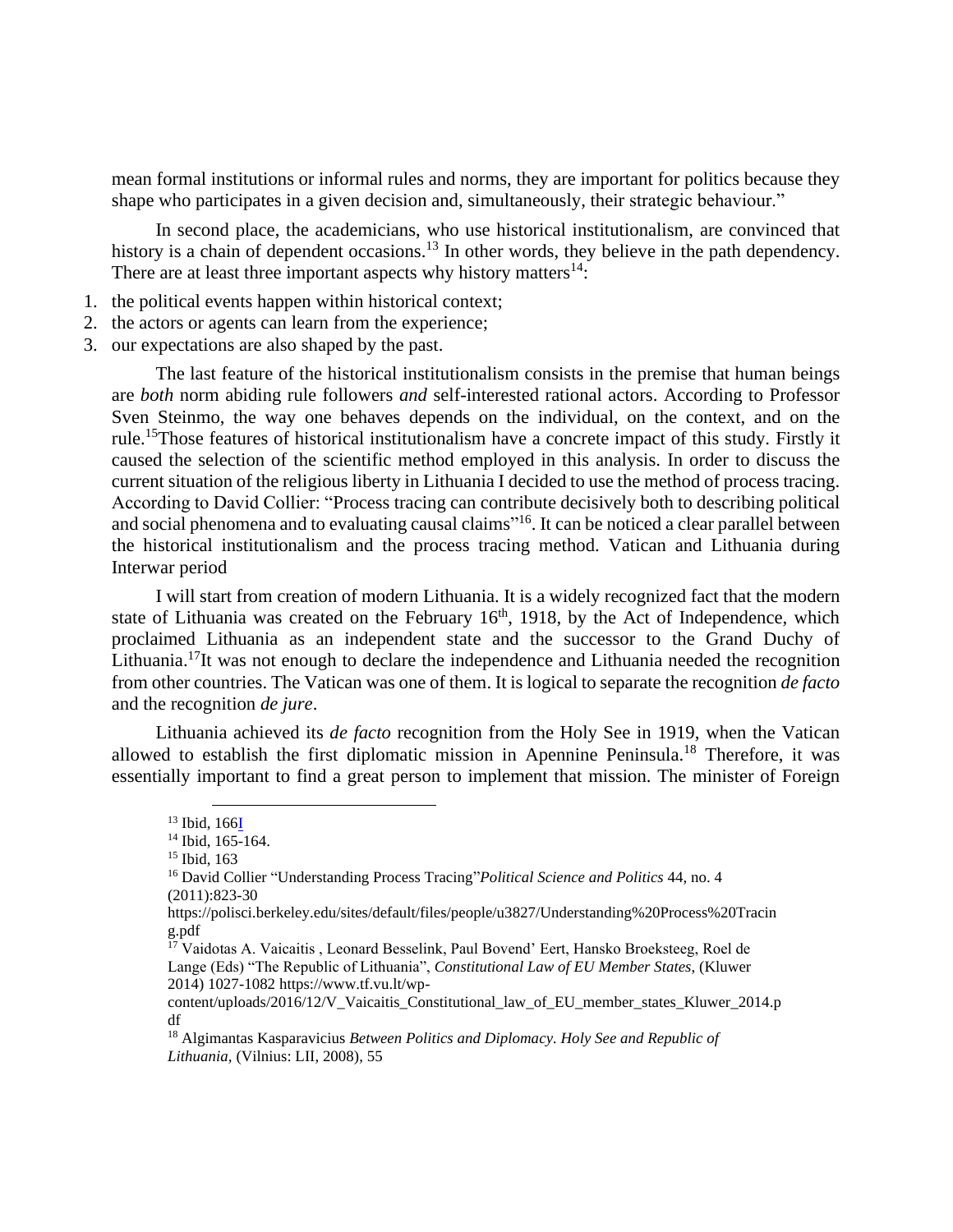Affairs Augustinas Voldemaras decided that the best candidate for this task was a priest called Jurgis Narjauskas.<sup>19</sup> He was chosen for this responsible task due to several reasons. Firstly, Jurgis Narjauskas was a well known person among the political elite of Lithuania and the politicians trusted in him. Secondly, he held a doctoral degree in Canon law from Pontifical Gregorian University.<sup>20</sup>

On the one hand, the development of relations between Vatican and Lithuania achieved new heights in 1922 when Pope Pius XI recognized Lithuania *de jure*. <sup>21</sup> On the other hand, the bilateral relations between the Holy See and Lithuania sometimes were really complicated. A good example is the article *Lituanorum gente: Archbishop Jurgis Matulaitis – Conciliator of the Church and the State*, by Kestutis Zemaitis. The author explained how the Apostolic Visitor Antonius Zechini left Lithuania and decided to reside in Riga, because he perceived that the approach towards nunciature was becoming hostile.<sup>22</sup> Another source of the problems between the Holy See and Vatican and Lithuania arose from Poland, which tried to use all the available diplomatic instruments to legally institutionalize the annexation of Vilnius. Kestutis Zemaitis points out: "In 1925, Poland, bypassing Lithuania, signed the Concordat with the Apostolic Capital. By a Concordat the Vilnius Dioceses attributed to the Polish Diocese"<sup>23</sup>

Although some serious misunderstandings existed, the consequences of *de jure* recognition remained solid and long lasting. Because of judicial recognition, the Holy See started searching solutions to solve the ecclesiastical administrative questions of Lithuania. Therefore, Pope Pius XI announced the apostolic constitution of the Lithuanian people ("Lituanorum gente"), which stated the creation of the Lithuanian Church Province with new dioceses. The dioceses were the following: Kaunas Archdiocese, Telsiai, Vilkaviskis, Panevezys and Kaisiadorys Dioceses.<sup>24</sup> Kestustis Zemaitaitis emphasized: "The most important problem of the ecclesiastical affiliation of the Archdiocese of Vilnius was solved as favorably as possible for the Lithuanians. Although it was not satisfactory for the Lithuanians that it was appointed to the Polish dioceses, it was a clear favor for the Lithuanians to be excluded from any particular Polish metropolis. Furthermore, its status as a separate metropolis testified that, under other political and territorial circumstances, this archdiocese could be restored to the ecclesiastical jurisdiction of Lithuania, which was *de facto* restored after regaining Vilnius in 1939, and *de jure* after the restoration of Lithuania's independence in 1991 thanks to Pope John Paul  $II$ <sup>25</sup>. Besides, the Holy See showed<sup>26</sup> a very

<sup>21</sup> Embassy of the Republic of Lithuania to the Holy See and to the Maltese, "Lithuania ant the Holy See", 2014, https://va.mfa.lt/va/en/welcome-to-lithuania/lithuania-ant-the-holy-see  $22$  Kestutis Zematis, "Lituanorum gente: Archbishop Jurgis Matulaitis – Conciliator of the Church

and the State" *Logos,* no. 99 (2019):208-215 https://etalpykla.lituanistikadb.lt/fedora/objects/LT-LDB-0001:J.04~2019~1585665542714/datastreams/DS.002.1.01.ARTIC/content

 $19$  Ibid.

 $20$  Ibid, 56

<sup>23</sup> Ibid, 211

<sup>24</sup> Ibid, 201

<sup>25</sup> Ibid,211

<sup>26</sup> Ibid,213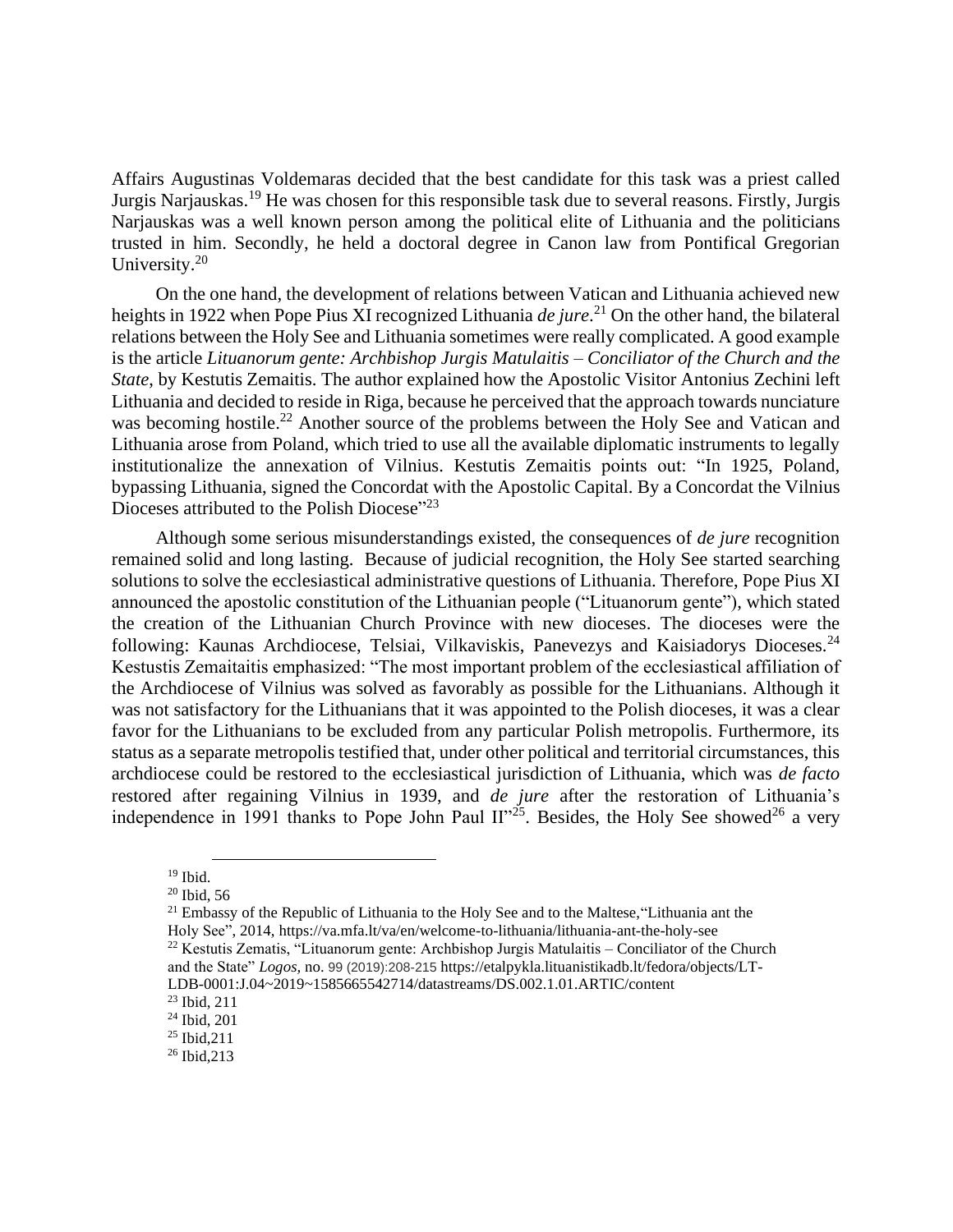favorable approach on annexation of Klaipeda region.<sup>27</sup> These great achievements would not have happened without the efforts of the Apostolic Visitor, Archbishop Jurgis Matulaitis.<sup>28</sup>

The next logical step was the Concordat between Lithuania and the Vatican, which was signed in  $27<sup>th</sup>$  of September of 1927.<sup>29</sup>According to Algimantas Kasparavicius, the Concordat between Lithuania and the Vatican not only regulated the relations between Lithuania and the Church in the country, but also made a huge desirable impact on the improvement of the rule of law and the image of Lithuania among other countries.<sup>30</sup>

Both documents the Concordat and the *Lituanorum Gente* played a crucial role in the normalization of the bilateral ties between Lithuania and the Holy See. These documents solved all the main problems which arose from the recognition of Vilnius as a part of Poland (as much as it was possible) during interwar period. Besides, these documents have a substantial impact on later events.

### **The Vatican and the Roman Catholic Church in Lithuania during Soviet occupation**

Unfortunately, the period of peace in Europe was very short. Germany and Soviet Union signed a Nazi – Soviet non-aggression agreement (more commonly known as the Ribentrop – Molotov pact) in 1939. This secret pact caused the Second World War,<sup>31</sup> which included the occupation of Lithuania in 1940.<sup>32</sup>However, the influence of the Catholicism, the religious liberty and the bilateral relations between Lithuania and Vatican was so strong that remained an important aspect even after the occupation of the country.

Firstly, the Holy See demonstrated courage and never recognized that Soviets annexed Lithuania legally. $33$ 

Secondly, the Catholicism was a very important motivation for those people who resisted to Soviet occupation, either by participating in the partisan movement in postwar Lithuania<sup>34</sup>, or by joining to activities described by historians and political scientists as non-violent resistance. The most important of such activities was the participation in the Publishing of the Chronicle of the

<https://www.jstor.org/stable/20869721?seq=1>

<sup>27</sup> Klaipeda region was annexed by Lithuania in 1923.

<sup>28</sup> Ibid, 2133

<sup>&</sup>lt;sup>29</sup> Ungarishes Institute, "Concordat Between Lithuania and the Vatican"  $(n,d)$ http://www.forost.ungarisches-institut.de/pdf/19270927-1.pdf

<sup>30</sup> Algimantas Kasparavicius *Between Politics and Diplomacy. Holy See and Republic of Lithuania,* 523

<sup>&</sup>lt;sup>31</sup> David Wedgwood Benn, "Review: Russian historians defend the Molotov—Ribbentrop Pact" *International Affairs* 87 [No. 3 \(May 2011\):](https://www.jstor.org/stable/i20869708?refreqid=excelsior%3Adaac1ee8920ce7f3a946904a35f1281b) 709-715.

<sup>32</sup> Secret bases, "Molotov–Ribbentrop Pact" (n.d.)https://www.secret-bases.co.uk/wiki/Nazi-Soviet\_Pact

<sup>33</sup> Algimantas Kasparavicius *Between Politics and Diplomacy. Holy See and Republic of Lithuania,* 525

<sup>34</sup> Audris Narbutas,*Why citizens of Šiauliai vote for left, while citizens of Panevėžys vote for right?*, Bachelor paper, 32- 38, a copy could be send by the author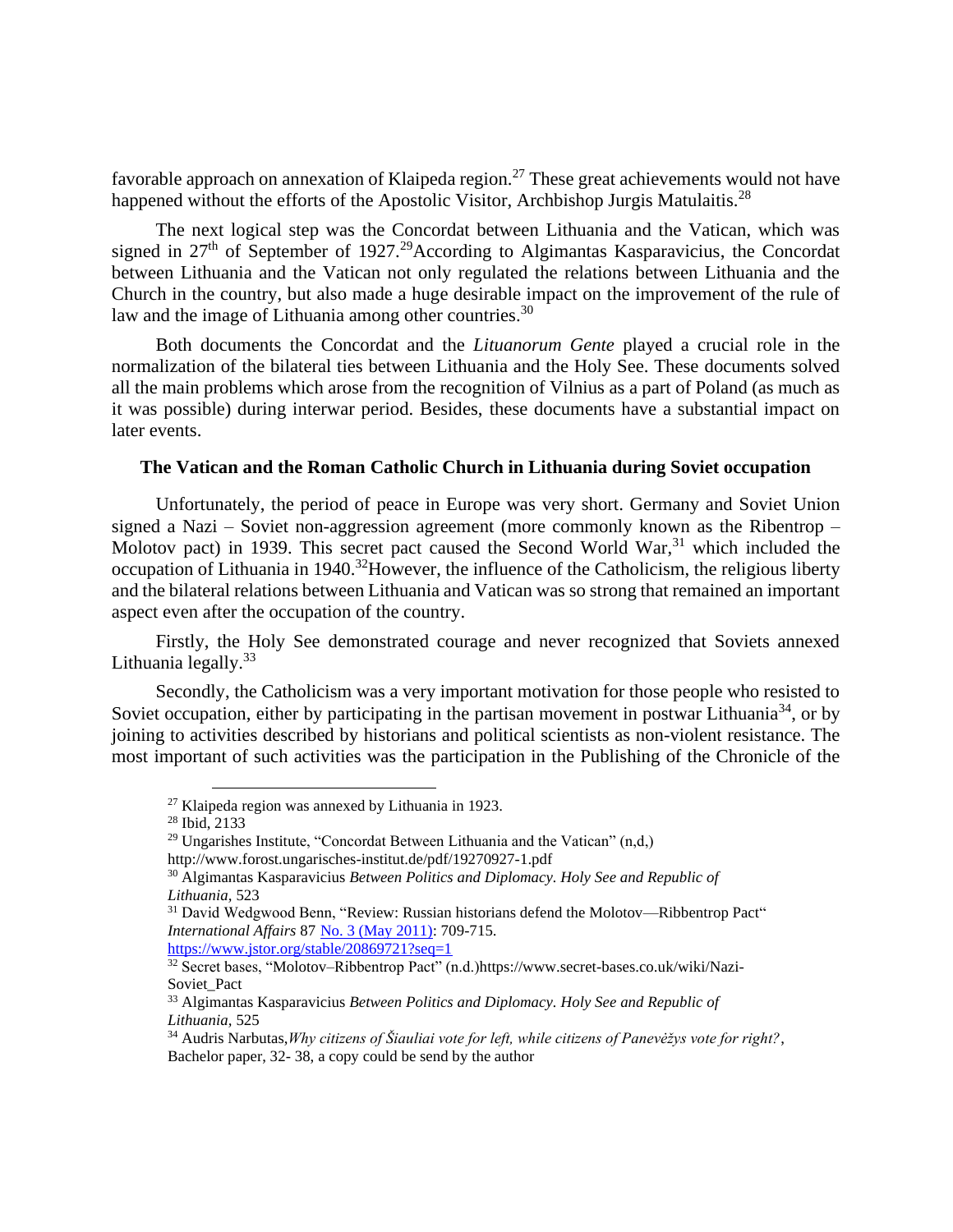Catholic Church in Lithuania, which lasted from 1972 to 1989.<sup>35</sup> Vilma Narkute in her profound article *The Chronicle of the Catholic Church in Lithuania in Defense of Religious Liberty (1972-* 1989) wrote how this initiative revealed the massive human rights violations made by Soviets.<sup>36</sup> Besides, this journal and supported radio translations was spread by radio and republished due to the efforts of the Holy See.

Due to the spread of this publication, the Western world understood what was happening in Lithuania and knew about the serious violations of the religious liberty which were taking place. This knowledge was crucial and very helpful when, in 1990, the members of the Supreme Council of the Republic of Lithuania signed the Act of the Re-Establishment of the state of Lithuania, popularly known as the Act of March  $11<sup>th</sup>$ .

#### **Political consequences of occupational experience**

One of the greatest days in the history of modern Lithuania was the  $11<sup>th</sup>$  of March of 1990, when the Supreme Council of the Republic of Lithuania led by the deputies of Sajudis declared the independence from Soviet Union by signing Act of the Re-Establishment of the State of Lithuania.

Among the many consequences of the occupational past, for our research the most important are two. First of all Lithuania decided to come back to the family of western democracies and, therefore, approved several laws on the protection of the religious liberty. Second, the approach on the occupational past created the main political cleavage, which separates the left wing parties, such as the Social Democratic Party of Lithuania and the Labor party, from the right wing parties, such as the Homeland Union Lithuanian Christian Democrats party.<sup>37</sup> Most studies reveal that people who think that the independent Lithuania is better than the occupied Lithuania votes for right parties, while those people who believes otherwise prefer the left parties.<sup>38</sup>Moreover, there is scientific evidence that those people who believe in God are more likely to vote for the Homeland Union Lithuanian Christian Democrats party.<sup>39</sup> At this stage it would be useful to remind the premise of the historical institutionalism that human beings are *both* norm abiding rule followers *and* self-interested rational actors. Therefore, the direct conflict between the Homeland Union Lithuanian Christian Democrats Party and the Roman Catholic Church would be harmful for the current Government of the Republic of Lithuania.

<sup>&</sup>lt;sup>35</sup> Vilma Narkute, "The Chronicle of the Catholic Church in Lithuania in Defence of Religious Liberty (1972-1989)," *Lituanistika*, no 7,(2002): 159 [https://etalpykla.lituanistikadb.lt/object/LT-](https://etalpykla.lituanistikadb.lt/object/LT-LDB-0001:J.04~2002~1367183326933/J.04~2002~1367183326933.pdf)[LDB-0001:J.04~2002~1367183326933/J.04~2002~1367183326933.pdf](https://etalpykla.lituanistikadb.lt/object/LT-LDB-0001:J.04~2002~1367183326933/J.04~2002~1367183326933.pdf)

<sup>36</sup> Ibid 159

<sup>37</sup> Aine Ramonaite, *Political Anatomy of Post-Soviet Lithuania,* (Vilnius: Versus Aureus, 2007), 18-39

<sup>38</sup> Ibid

<sup>39</sup> Audris Narbutas,Why citizens of Šiauliai vote for left, while citizens of Panevėžys vote for right?,55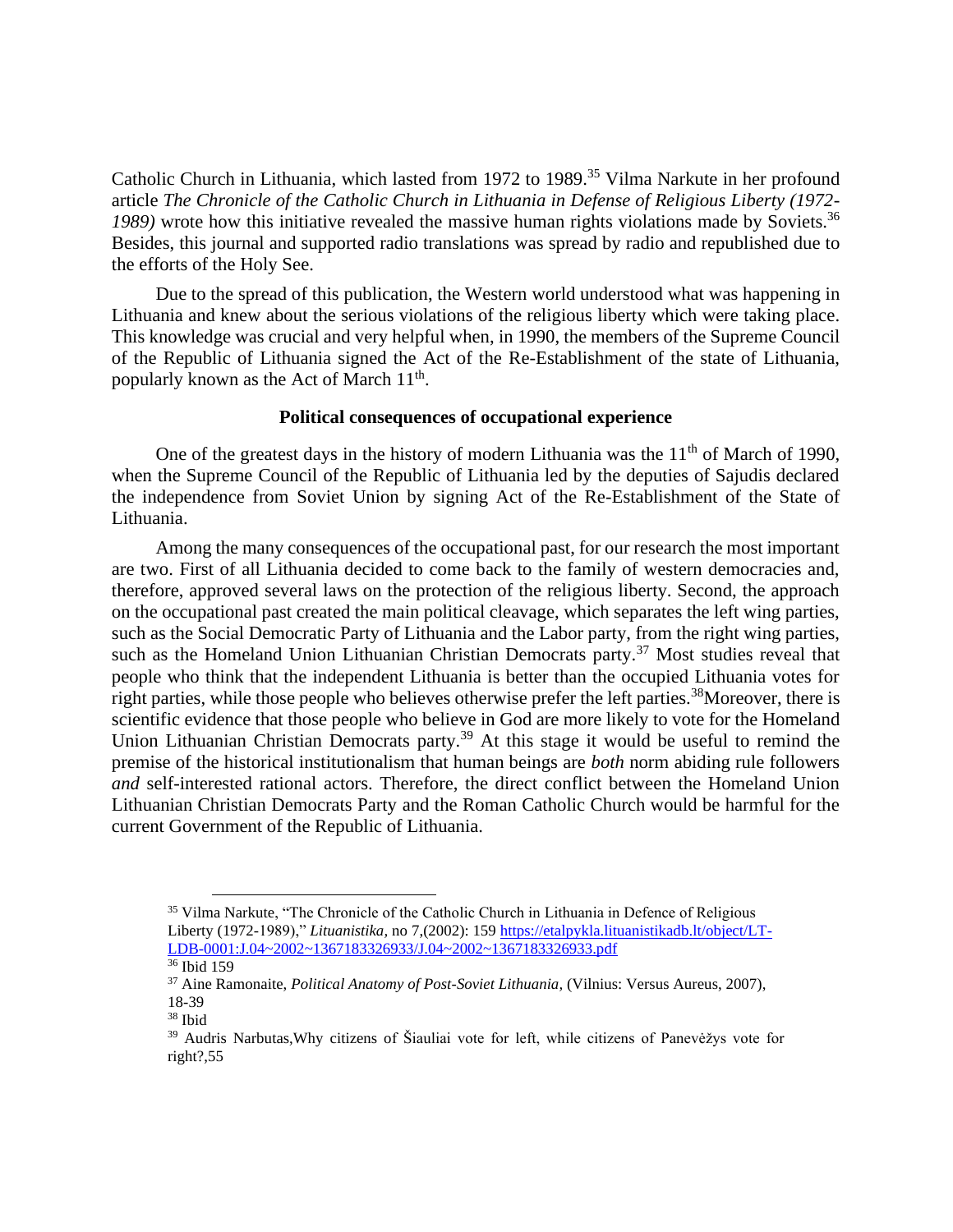### **Legal protection of religious liberty in independent Lithuania**

The Rebirth of Lithuania required the establishment of a new Constitution for the country. This Constitution was approved by referendum in 1992. The main document of the country declared the protection of the most important human rights including religious liberty, which was institutionalized by the Article no.  $26<sup>40</sup>$ . The direct consequence of the Constitution was the Law of Religious Communities and Associations, which was approved by the parliament in 1995. The Article no. 2 of this law claims: "Every individual within the Republic of Lithuania shall have the right to freely adopt any religion or faith, also to change his choice and, either individually or with others, in private or in public, to profess it, perform religious rites, practice faith, and provide instruction thereof."<sup>41</sup> Moreover, the Article no. 8 focuses on Freedom to Perform Religious Rites: "Religious rites and cult ceremonies shall be freely performed at cult premises and in their vicinity, in the homes and flats of citizens, funeral parlours, cemeteries and crematoriums."<sup>42</sup>Finally, the Constitutional Court made some important conclusions. For instance, in 1995, it was affirmed that there is no reason to think that the Constitution would allow the restrictions on human right to express his faith and religious views.<sup>43</sup>

Hence, the Constitution of the Republic of Lithuania and the Law on Religious Communities and Associations are extremely important inregard to the current situation of religious liberty, but it would be a mistake to ignore influence of the bilateral relations. As previously motioned, the Vatican never recognized the occupation of Lithuania. Therefore, the Holy See had a positive image in the eyes of Lithuanian politicians and whole nation. Consequently, in 2000 three Agreements were signed between the Holy See and the Republic of Lithuania . The most important for the scope of the current study is the Agreement Concerning the Judicial Aspects of the Relations between the Catholic Church and Lithuania. The Article no. 1 of this document declares "The Holy See and the Republic of Lithuania agree that the Catholic Church and the State shall be independent and autonomous each within their field and, adhering to the said principle shall cooperate closely for the spiritual and material welfare of every individual and of society."<sup>44</sup> The Article no. 4 emphasizes: "The Republic of Lithuania shall also recognize freedom of the Catholic Church and its communities to perform publicly religious rites  $\langle \ldots \rangle$  as well as acknowledge the total competence of the Catholic Church in its sphere."<sup>45</sup>

https://www.lrkt.lt/data/public/uploads/2016/06/1993-2009.-ii-skyrius.pdf

<sup>40</sup> https://e-seimas.lrs.lt/portal/legalAct/lt/TAD/TAIS.21892

<sup>41</sup> https://e-seimas.lrs.lt/portal/legalAct/lt/TAD/TAIS.385299?jfwid=16j6tpgu6w  $42$  Ibid.

<sup>43</sup> The Constitutional Court of the Republic of Lithuania, "Freedom to profess and impart a religion or belief (Article 26 of the Constitution)" (n.d.),

<sup>44</sup> Secretariat of state, "Agreement between the Republic of Lithuania and the Holy See concerning the Juridical Aspects of the Relations between the Catholic Church and the State"

http://www.vatican.va/roman\_curia/secretariat\_state/2000/documents/rc\_seg-st\_20000505\_santasede-lituania-giuridico\_en.html

<sup>45</sup> Ibid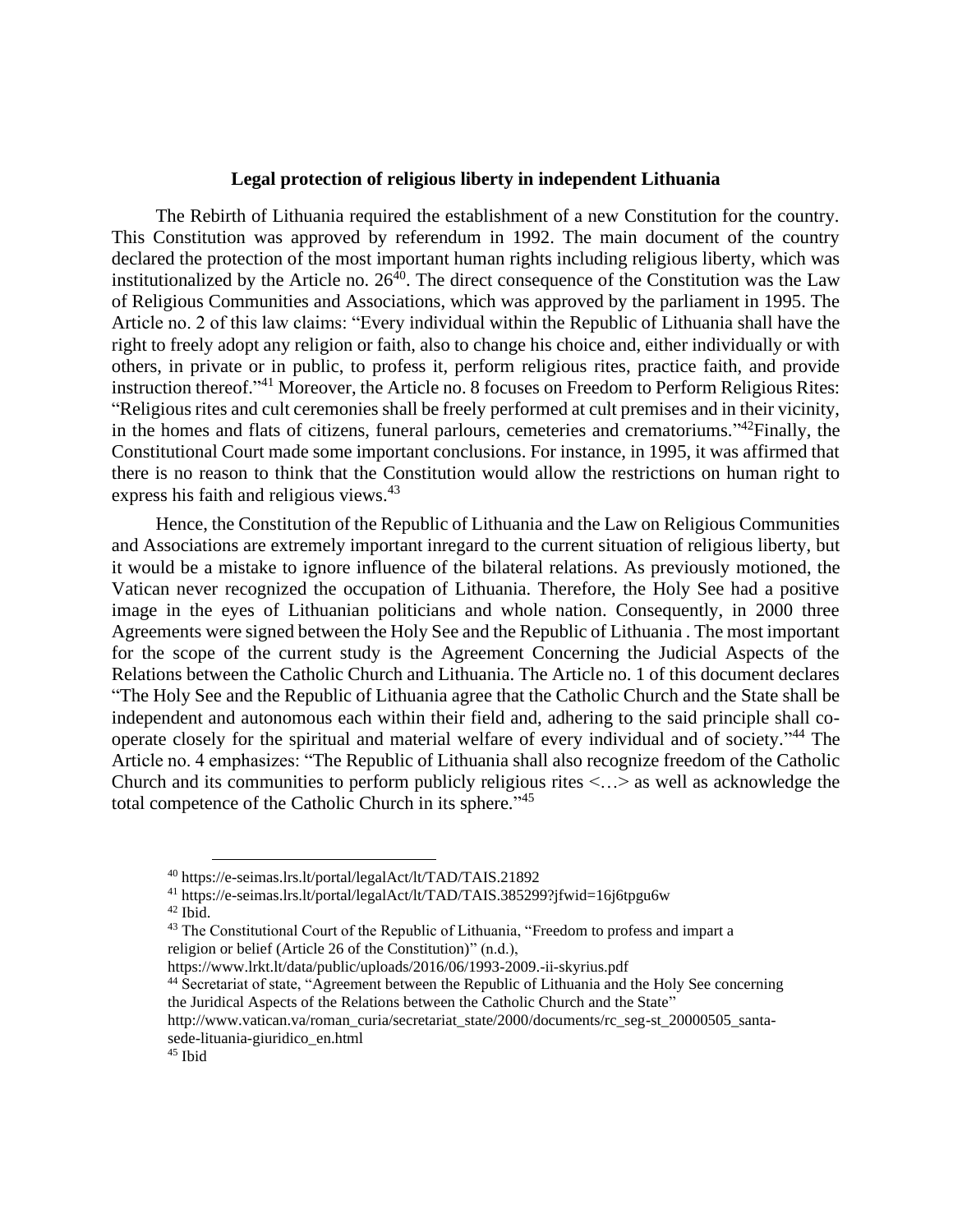All the mentioned documents revealed that the religious liberty is highly institutionalized in the legal system of Lithuania. Besides, the agreement between the Holy See and the Republic of Lithuania Concerning Judicial Aspects of the Relations between the Catholic Church and Lithuania created obligations for the Church to cooperate with the State of Lithuania.

#### **Global pandemic and the two Governments of Lithuania**

In Lithuania, the first case of Covid-19 was confirmed in  $24<sup>th</sup>$  of February 2020.<sup>46</sup> Since that day, the country had two lockdowns. The first one lasted from March  $14<sup>th</sup>$  to June  $17<sup>th</sup>$ .<sup>47</sup> The Second one started on November  $4<sup>th</sup>$  and, has not ended yet.<sup>48</sup> Each lockdown was managed by a different Government.

The former Prime Minister Saulius Skvernelis and his cabinet fought with the first wave of the coronavirus. The former government of Lithuania recommended to religious communities not organizing religious rites.<sup>49</sup>This recommendation was compatible with the freedom of religion. Besides, the Episcopal Conference of Lithuania immediately informed the Catholics that public masses will be halted for a while.<sup>50</sup> Therefore, it is coherent to say that, during the first wave of Covid-19, both the Republic of Lithuania and the Church acted according to the Agreement. This partnership was fruitful and Lithuania was seen as a great example of managing the health crisis in the eyes of OECD. $51$ 

Unfortunately, the situation has changed dramatically in the third quarter of the year 2020. In fact, the numbers of confirmed cases rose abruptly like a rocket. For instance, Chinese media wrote: "Lithuania's Health Ministry on Wednesday reported 3,128 new confirmed COVID-19 cases in a 24-hour span, the biggest daily spike since the country confirmed its first case on Feb. 28." 52

<sup>46</sup> The Government of the Republic of Lithunia "First coronavirus case confirmed in Lithuania," (February 2020) https://lrv.lt/en/news/first-coronavirus-case-confirmed-in-lithuania

<sup>47</sup> BNS, "Lockdown ends but Lithuania will live under emergency conditions," *Delfi* [https://www.delfi.lt/en/politics/lockdown-ends-but-lithuania-will-live-under-emergency](https://www.delfi.lt/en/politics/lockdown-ends-but-lithuania-will-live-under-emergency-conditions.d?id=84550153) $conditions.d$ ?id= $84550153$ 

<sup>48</sup> LRT, "Lithuania imposes nationwide lockdown," *LRT* (December 2020)

https://www.lrt.lt/en/news-in-english/19/1296887/lithuania-imposes-nationwide-lockdown <sup>49</sup> The Government of the Republic of Lithuania "Decision on the declaration of lockdown in the

territory of Lithuania," *MyGovernment* (March 2020) https://www.e-

tar.lt/portal/lt/legalAct/73c0b060663111eabee4a336e7e6fdab

 $50$  Jovita Budreikiene, and Naglis Navakas, "Quarantine is announced in Lithuania, Confirmed 9 cases of Covid-19,"*Verslo Zinios* (March 2020): https://www.vz.lt/2020/03/14/patvirtintas-naujaskoronaviruso-atvejis

<sup>51</sup> The Government of the Republic of Lithuania"The OECD praises Lithuania for the proper management of the coronavirus pandemic," *Koronastop* (June 2020).

https://koronastop.lrv.lt/en/news/the-oecd-praises-lithuania-for-the-proper-management-of-thecoronavirus-pandemic

<sup>52</sup>Huaxia, "Daily COVID-19 cases in Lithuania top 3,000," *Hinxuanet*, December 10, 2020,, http://www.xinhuanet.com/english/2020-12/10/c\_139576973.htm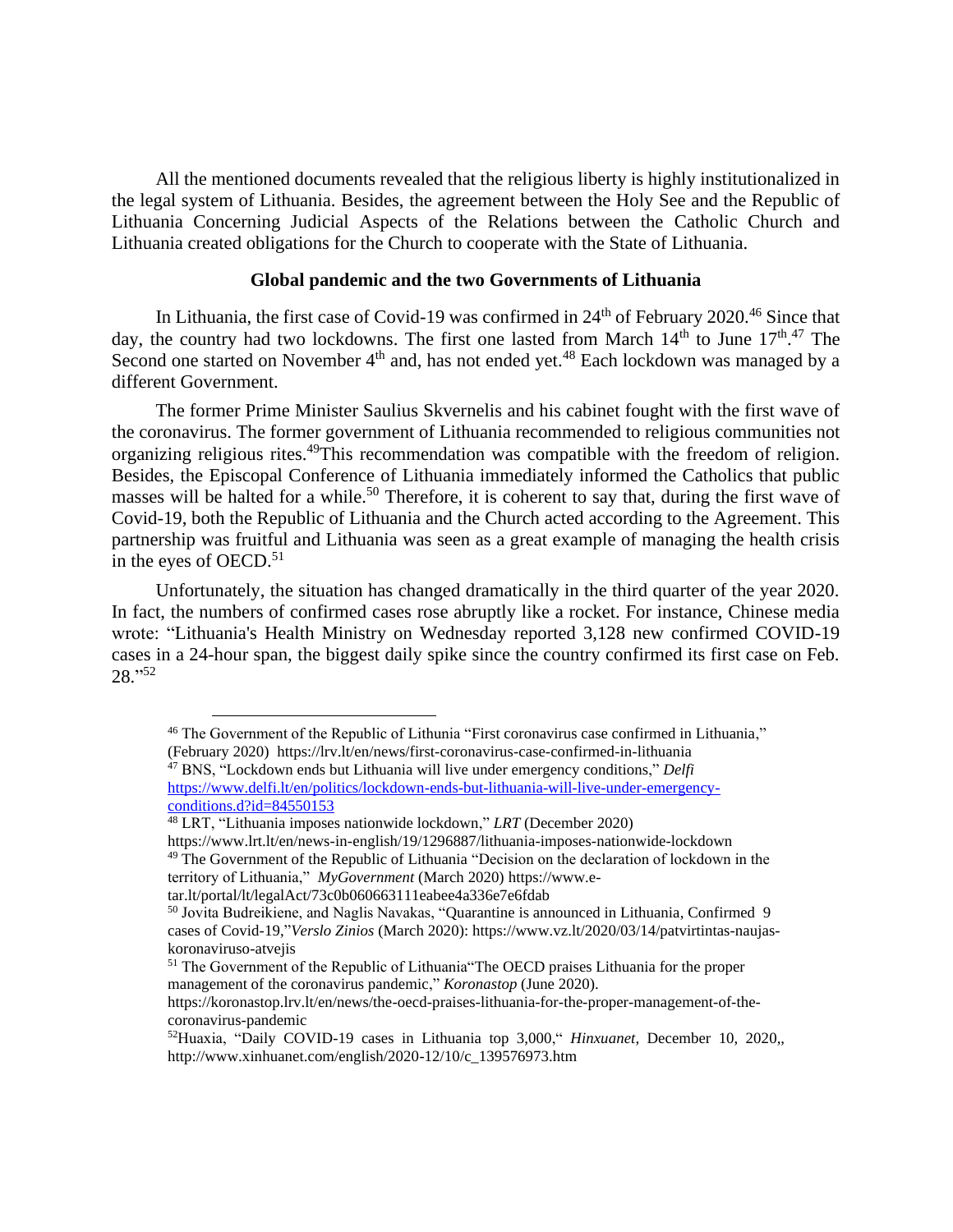Due to such a serious situation, the Government declared the Second national lockdown on November  $4<sup>th</sup>$ , 2020. This decision included the recommendations for the religious communities to organize the religious retires and recollections remotely (online).<sup>53</sup> However, the Episcopal Conference decided to continue organizing public masses in the churches, but with serious restrictions in the number of participants.<sup>54</sup>

The decision to declare the quarantine was made in the context of important changes in the political landscape. The Lithuanian Farmers and Greens Union lost the parliament elections of October 2020, in which the clear winner was the party of Homeland Union Lithuanian Christian Democrats. This party formed a mostly liberal coalition with the Liberal Movement of the Republic of Lithuania and The Freedom party.<sup>55</sup>As a result, the Ingrida Simonyte's Government took the power on December  $11<sup>th</sup>$ .

One of the first works of this Government was the expansion of lockdown on December 14<sup>th</sup>.<sup>56</sup> For instance, the Government of Lithuania has been restricting the right to move from one municipality to another for several weeks (till the current moment). In respect to the religious aspects, on the one hand the expanded quarantine included only recommendations (no prohibitions) for religious communities and, on the other hand, it politically required an enormous support from the Episcopal Conference. The Church demonstrated a high dose of solidarity with the Government of Lithuania and announced a temporary halt of the public masses from December 16<sup>th</sup>.<sup>57</sup> However, some misunderstandings occurred when, after the Christmas feasts, the Episcopal Conference announced the return of masses in the churches with restrictions.<sup>58</sup> This decision caused severe critics from society<sup>59</sup> and insistent requests from the Government, and it produced

<sup>53</sup> The Government of the Republic of Lithuania" "Nationwide lockdown as of Saturday," (November: 2020) https://sam.lrv.lt/en/news/nationwide-lockdown-as-of-saturday

<sup>&</sup>lt;sup>54</sup> The Episcopal conference "Lithuanian bishops: services will not be interrupted during quarantine, but the number of believers will be limited," *Bernardinai,* (November 2020), https://www.bernardinai.lt/lietuvos-vyskupai-pamaldos-karantino-metu-nenutruks-bet-busribojamas-tikinciuju-skaicius/

<sup>55</sup> BNS, "Lithuania's liberal parties to receive five ministries under coalition deal," *LRT* 

<sup>(</sup>November 2020), https://www.lrt.lt/en/news-in-english/19/1273780/lithuania-s-liberal-parties-toreceive-five-ministries-under-coalition-deal

<sup>56</sup> LRT, "Lithuanian government extends quarantine, introduces new restrictions,"*LRT* (December 2020), https://www.lrt.lt/en/news-in-english/19/1293190/lithuanian-government-extendsquarantine-introduces-new-restrictions

<sup>57</sup>Delfi, "Conference of Bishops: from 16 December. until January 3. public worship in churches," *Delfi,* (December 2020) https://www.delfi.lt/news/daily/lithuania/vyskupu-konferencija-nuogruodzio-16-d-iki-sausio-3-d-stabdomos-viesos-pamaldos-baznyciose.d?id=86004301

<sup>&</sup>lt;sup>58</sup> Indre Naureckaite, "The Lithuanian Bishops' Conference heard sharp criticism: public services will not be renewed,"*Lietuvos Rytas,* (January 2021)

https://www.lrytas.lt/lietuvosdiena/aktualijos/2021/01/06/news/po-kilusio-pasipiktinimo---

lietuvos-vyskupu-konferencija-nusprende-neatnaujinti-pamaldu-17793102/

<sup>59</sup> Ibid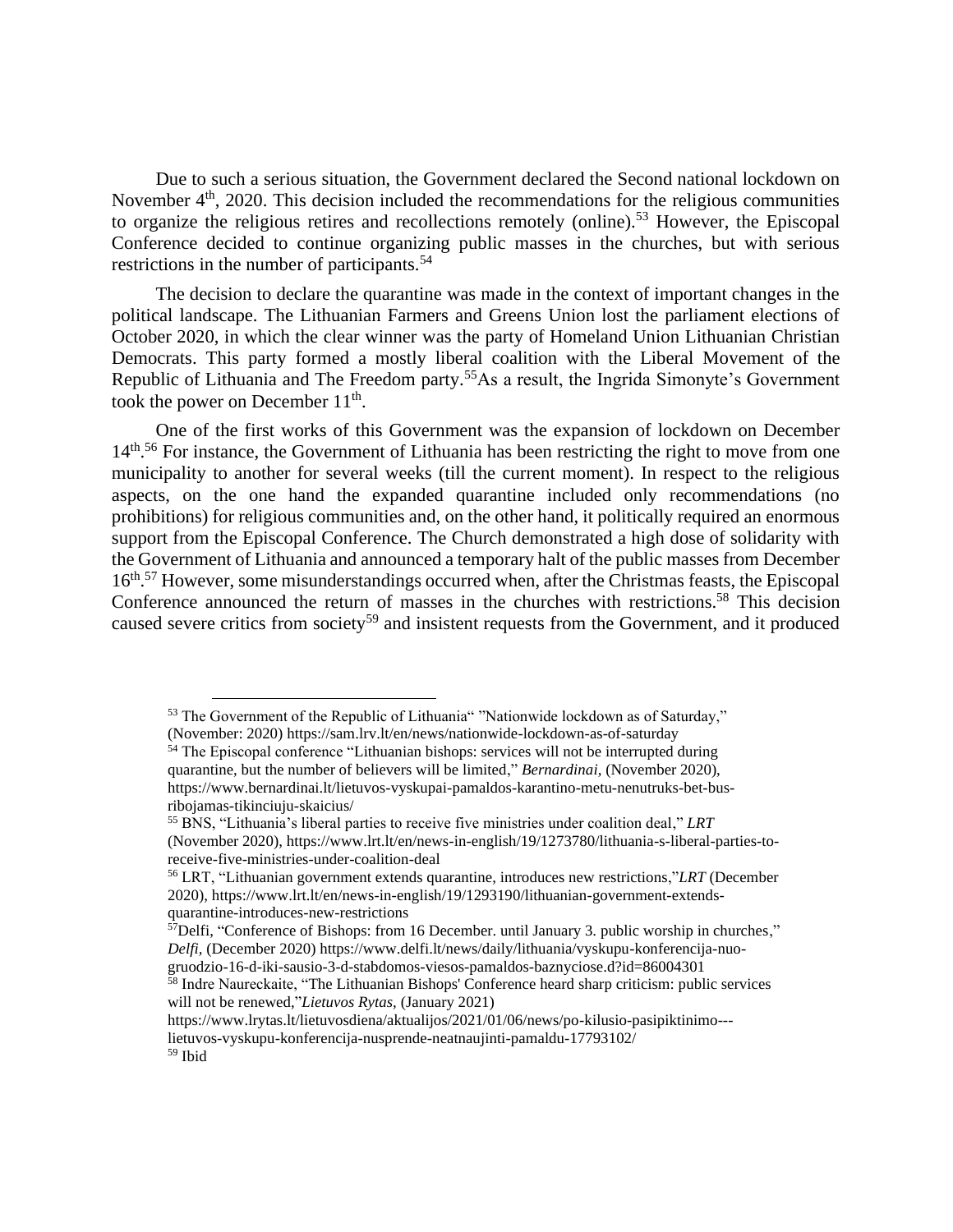a change in the decision of the bishops.<sup>60</sup> Eventually, once again, the  $28<sup>th</sup>$  of January the Prime Minister Ingrida Simonyte imperatively required not starting public mass.<sup>61</sup> The Episcopal conference agreed to this request and the renewal of public mass was postponed. The Lithuanian Episcopal conference announced its newest decision to start public mass from the  $17<sup>th</sup>$  of February<sup>62</sup>, but under strict requirements and conditions. This decision gives the opportunity to believers to worship God.

#### **Conclusions**

Historically, the religious liberty is highly rooted in the legal system of the Republic of Lithuania. The importance of the religious liberty is demonstrated by the Constitution of the Republic of Lithuania, the Law on Religious Communities and Associations, finally, the historical bilateral ties between the Holy See and Lithuania. All those institutions empowered a response of the Catholic Church and both Governments of Lithuania to the global pandemic of Covid-19. In all cases, the governmental decisions for religious groups were only of recommendation nature and, at the same time, the most common answer from the Episcopal Conference was cooperation. The fact that all the restrictions of the public masses were made by the Church clearly shows that the Republic of Lithuania did not violate the rights of the Catholics. Besides, it express a fruitful cooperation between the Church and Lithuania. The scope of the investigation only covered the relations between the Catholic Church and Lithuania, so that a further evaluation of the situation of the religious minorities still remains an open question for future studies.

#### **Bibliography**

Alisauskiene, Milda and Jurga Bucaite, *Ensuring Equal Opportunities for Religious Minorities in Lithuania: Problems and Recommendations*. Vilnius: New Religions Research and Information Centre, 2014 <https://hdl.handle.net/20.500.12259/59437>

Benn, David Wedgwood "Review: Russian historians defend the Molotov—Ribbentrop Pact" *International Affairs* 87 [No. 3 \(May 2011\):](https://www.jstor.org/stable/i20869708?refreqid=excelsior%3Adaac1ee8920ce7f3a946904a35f1281b) 709-715. <https://www.jstor.org/stable/20869721?seq=1>

Budreikiene, Jovita and Naglis Navakas, "Quarantine is announced in Lithuania, Confirmed 9 cases of Covid-19," (March 2020): [https://www.vz.lt/2020/03/14/patvirtintas-naujas](https://www.vz.lt/2020/03/14/patvirtintas-naujas-koronaviruso-atvejis)[koronaviruso-atvejis](https://www.vz.lt/2020/03/14/patvirtintas-naujas-koronaviruso-atvejis)

<sup>60</sup> ELTA, "Simonytė asks the Lithuanian Bishops' Conference not to renew the services in the churches yet," *Delfi* (January 2021) https://www.delfi.lt/news/daily/lithuania/simonyte-prasolietuvos-vyskupu-konferencijos-kol-kas-neatnaujinti-pamaldu-baznyciose.d?id=86342213 <sup>61</sup> Ibid

 $62$  The Episcopal conference, "Letter from Lithuanian bishops to the faithful (INFO 33)," (February 2021) https://lvk.lcn.lt/naujienos/,448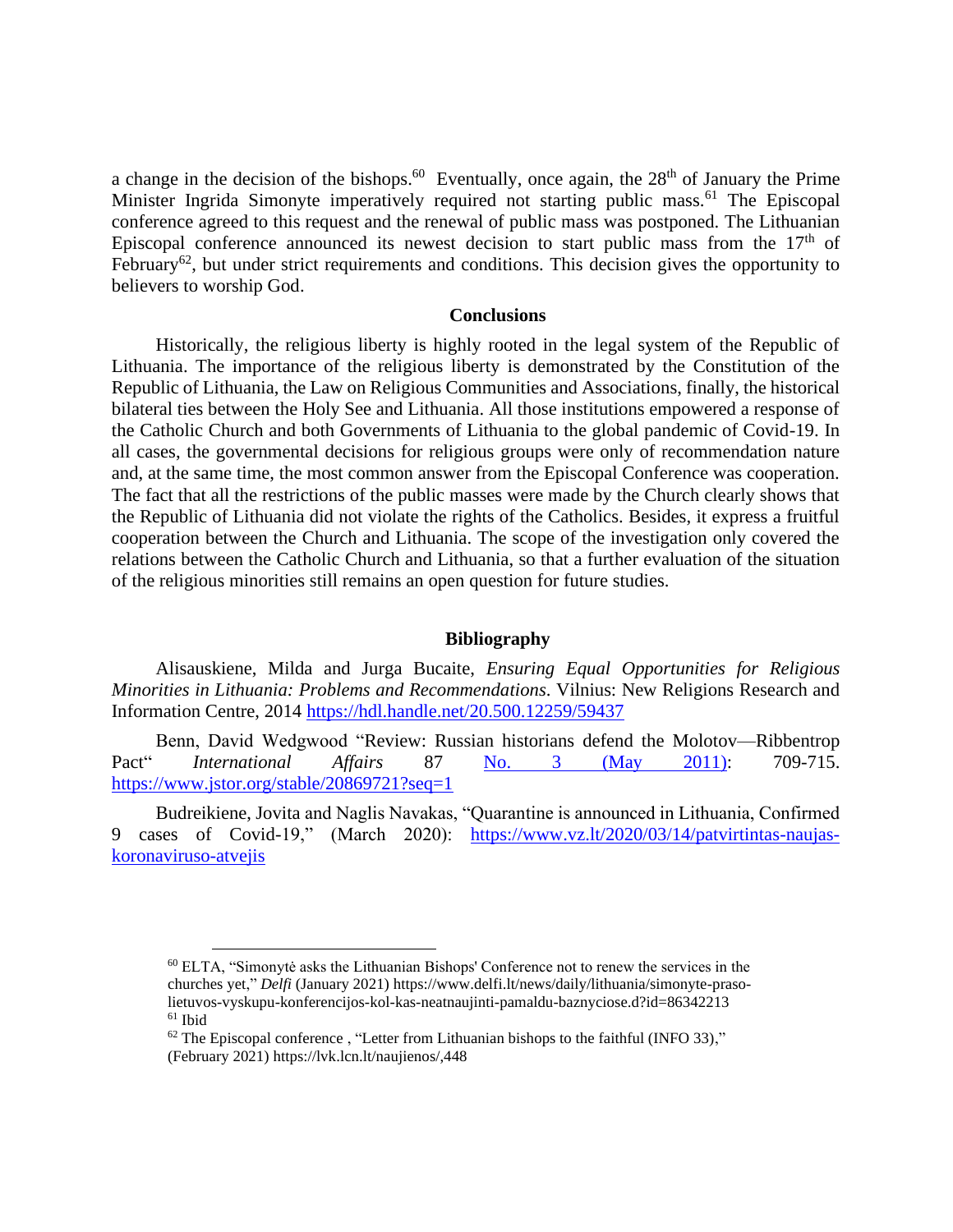BNS, "Lithuania's liberal parties to receive five ministries under coalition deal," *LRT*  November 2020, https://www.lrt.lt/en/news-in-english/19/1273780/lithuania-s-liberal-parties-toreceive-five-ministries-under-coalition-deal

Collier, David "Understanding Process Tracing" *Political Science and Politics* 44, no. 4 2011:

[https://polisci.berkeley.edu/sites/default/files/people/u3827/Understanding%20Process%20Traci](https://polisci.berkeley.edu/sites/default/files/people/u3827/Understanding%20Process%20Tracing.pdf) [ng.pdf](https://polisci.berkeley.edu/sites/default/files/people/u3827/Understanding%20Process%20Tracing.pdf)

Delfi, "Conference of Bishops: from 16 December. until January 3. public worship in churches," *Delfi,* December 2020 [https://www.delfi.lt/news/daily/lithuania/vyskupu-konferencija](https://www.delfi.lt/news/daily/lithuania/vyskupu-konferencija-nuo-gruodzio-16-d-iki-sausio-3-d-stabdomos-viesos-pamaldos-baznyciose.d?id=86004301)[nuo-gruodzio-16-d-iki-sausio-3-d-stabdomos-viesos-pamaldos-baznyciose.d?id=86004301](https://www.delfi.lt/news/daily/lithuania/vyskupu-konferencija-nuo-gruodzio-16-d-iki-sausio-3-d-stabdomos-viesos-pamaldos-baznyciose.d?id=86004301)

ELTA, "Simonytė asks the Lithuanian Bishops' Conference not to renew the services in the churches yet," *Delfi* (January 2021) https://www.delfi.lt/news/daily/lithuania/simonyte-prasolietuvos-vyskupu-konferencijos-kol-kas-neatnaujinti-pamaldu-baznyciose.d?id=86342213

Embassy of the Republic of Lithuania to the Holy See and to the Maltese,"Lithuania ant the Holy See", 2014,<https://va.mfa.lt/va/en/welcome-to-lithuania/lithuania-ant-the-holy-see>

Huaxia, "Daily COVID-19 cases in Lithuania top 3,000," *Hinxuanet*, December 10, 2020,, http://www.xinhuanet.com/english/2020-12/10/c\_139576973.htm

Kasparavicius, *Between Politics and Diplomacy. Holy See and Republic of Lithuania,* Vilnius: LII, 2008

Luebert M. Gregory, *Liberalism, Fascism, or Social Democracy: Social Classes and the Political Origins of Regimes in Interwar Europe* (New York: Oxford Univ. Press, 1991), 159.

LRT, "Lithuania imposes nationwide lockdown," (December 2020) <https://www.lrt.lt/en/news-in-english/19/1296887/lithuania-imposes-nationwide-lockdown>

LRT, "Lithuanian government extends quarantine, introduces new restrictions,"*LRT* (December 2020), https://www.lrt.lt/en/news-in-english/19/1293190/lithuanian-governmentextends-quarantine-introduces-new-restrictions

Mazylis, Liudas and Vaida Lecauskaite, "Direct election of mayors in Lithuania : ongoing debates and fresh experiences",*Politikos mokslu almanachas,* no.17, 2015,38-56 [https://hdl.handle.net/20.500.12259/602A](https://hdl.handle.net/20.500.12259/602)udris Narbutas,*Why citizens of Šiauliai vote for left, while citizens of Panevėžys vote for right?*, Bachelor paper, 32- 38, a copy could be send by the author.Vilma Narkute, "The Chronicle of the Catholic Church in Lithuania in Defence of Religious Liberty (1972-1989)," *Lituanistika,* no 7, 2002. [https://etalpykla.lituanistikadb.lt/object/LT-LDB-](https://etalpykla.lituanistikadb.lt/object/LT-LDB-0001:J.04~2002~1367183326933/J.04~2002~1367183326933.pdf)[0001:J.04~2002~1367183326933/J.04~2002~1367183326933.pdf](https://etalpykla.lituanistikadb.lt/object/LT-LDB-0001:J.04~2002~1367183326933/J.04~2002~1367183326933.pdf)

Narbutas, Audris *Why citizens of Šiauliai vote for left, while citizens of Panevėžys vote for right?*, Bachelor paper, 32- 38, a copy could be send by the author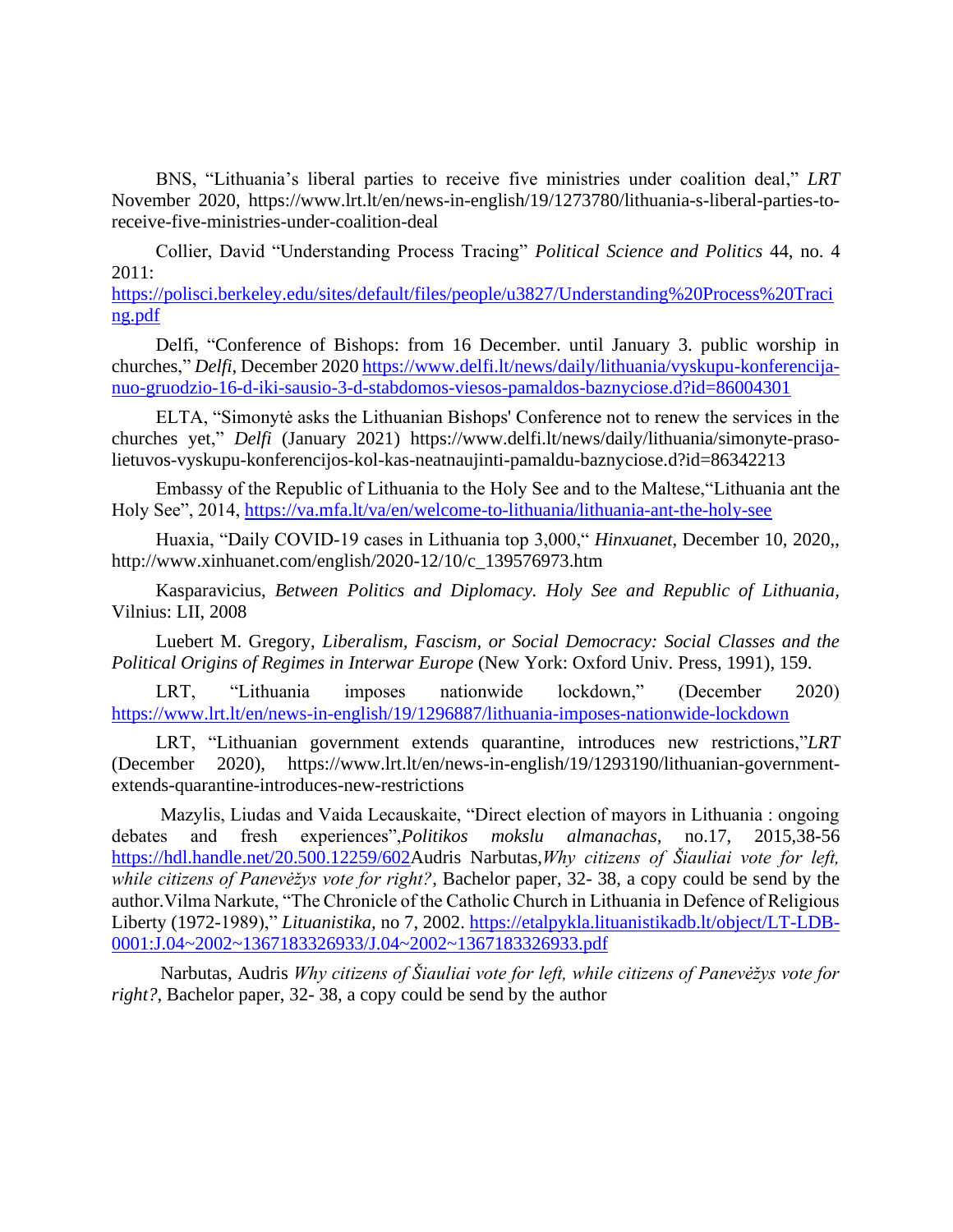Narkute, Vilma "The Chronicle of the Catholic Church in Lithuania in Defence of Religious Liberty (1972-1989)," *Lituanistika,* no 7,(2002): 159 [https://etalpykla.lituanistikadb.lt/object/LT-](https://etalpykla.lituanistikadb.lt/object/LT-LDB-0001:J.04~2002~1367183326933/J.04~2002~1367183326933.pdf)[LDB-0001:J.04~2002~1367183326933/J.04~2002~1367183326933.pdf](https://etalpykla.lituanistikadb.lt/object/LT-LDB-0001:J.04~2002~1367183326933/J.04~2002~1367183326933.pdf)

Indre Naureckaite, "The Lithuanian Bishops' Conference heard sharp criticism: public services will not be renewed,"*Lietuvos Rytas,* (January 2021) https://www.lrytas.lt/lietuvosdiena/aktualijos/2021/01/06/news/po-kilusio-pasipiktinimo-- lietuvos-vyskupu-konferencija-nusprende-neatnaujinti-pamaldu-17793102/

Ramonaite, Aine *Political Anatomy of Post-Soviet Lithuania,* (Vilnius: Versus Aureus, 2007), 18-39

Parliament of the Republic of Lithuania "The Constitution of the Republic of Lithuania" <https://e-seimas.lrs.lt/portal/legalAct/lt/TAD/TAIS.21892>

Parliament of the Republic of Lithuania "The Law on Religious Communities and Assocciations" https://e-seimas.lrs.lt/portal/legalAct/lt/TAD/TAIS.385299?jfwid=16j6tpgu6w

Steinmo, Sven "What is Historical Insttitutionalism?", *Approaches in the Social Sciences* Cambridge UK: Cambridge University Press,2008

Skopcol, Theda *States and Social Revolutions,* (Cambridge: Cambridge University Press, 1979), 5-20

[https://www.researchgate.net/profile/Sven\\_Steinmo/publication/238092065\\_Historical\\_Ins](https://www.researchgate.net/profile/Sven_Steinmo/publication/238092065_Historical_Institutionalism/links/02e7e5332f52b24c1c000000/Historical-Institutionalism.pdf) [titutionalism/links/02e7e5332f52b24c1c000000/Historical-Institutionalism.pdf](https://www.researchgate.net/profile/Sven_Steinmo/publication/238092065_Historical_Institutionalism/links/02e7e5332f52b24c1c000000/Historical-Institutionalism.pdf)

Ungarishes Institute, "Concordat Between Lithuania and the Vatican" (n,d,) <http://www.forost.ungarisches-institut.de/pdf/19270927-1.pdf>

Secret bases, "Molotov-Ribbentrop Pact" (n.d.[\)https://www.secret-bases.co.uk/wiki/Nazi-](https://www.secret-bases.co.uk/wiki/Nazi-Soviet_Pact)Soviet Pact

Secretariat of state, "Agreement between the Republic of Lithuania and the Holy See concerning the Juridical Aspects of the Relations between the Catholic Church and the State" [http://www.vatican.va/roman\\_curia/secretariat\\_state/2000/documents/rc\\_seg](http://www.vatican.va/roman_curia/secretariat_state/2000/documents/rc_seg-st_20000505_santa-sede-lituania-giuridico_en.html)st 20000505 santa-sede-lituania-giuridico en.html

The Government of the Republic of Lithunia "First coronavirus case confirmed in Lithuania," (February 2020) <https://lrv.lt/en/news/first-coronavirus-case-confirmed-in-lithuania>

The Government of the Republic of Lithuania "Decision on the declaration of lockdown in the territory of Lithuania," March 2020. [https://www.e](https://www.e-tar.lt/portal/lt/legalAct/73c0b060663111eabee4a336e7e6fdab)[tar.lt/portal/lt/legalAct/73c0b060663111eabee4a336e7e6fdab](https://www.e-tar.lt/portal/lt/legalAct/73c0b060663111eabee4a336e7e6fdab)

The Government of the Republic of Lithuania"The OECD praises Lithuania for the proper management of the coronavirus pandemic," (June 2020). [https://koronastop.lrv.lt/en/news/the](https://koronastop.lrv.lt/en/news/the-oecd-praises-lithuania-for-the-proper-management-of-the-coronavirus-pandemic)[oecd-praises-lithuania-for-the-proper-management-of-the-coronavirus-pandemic](https://koronastop.lrv.lt/en/news/the-oecd-praises-lithuania-for-the-proper-management-of-the-coronavirus-pandemic)